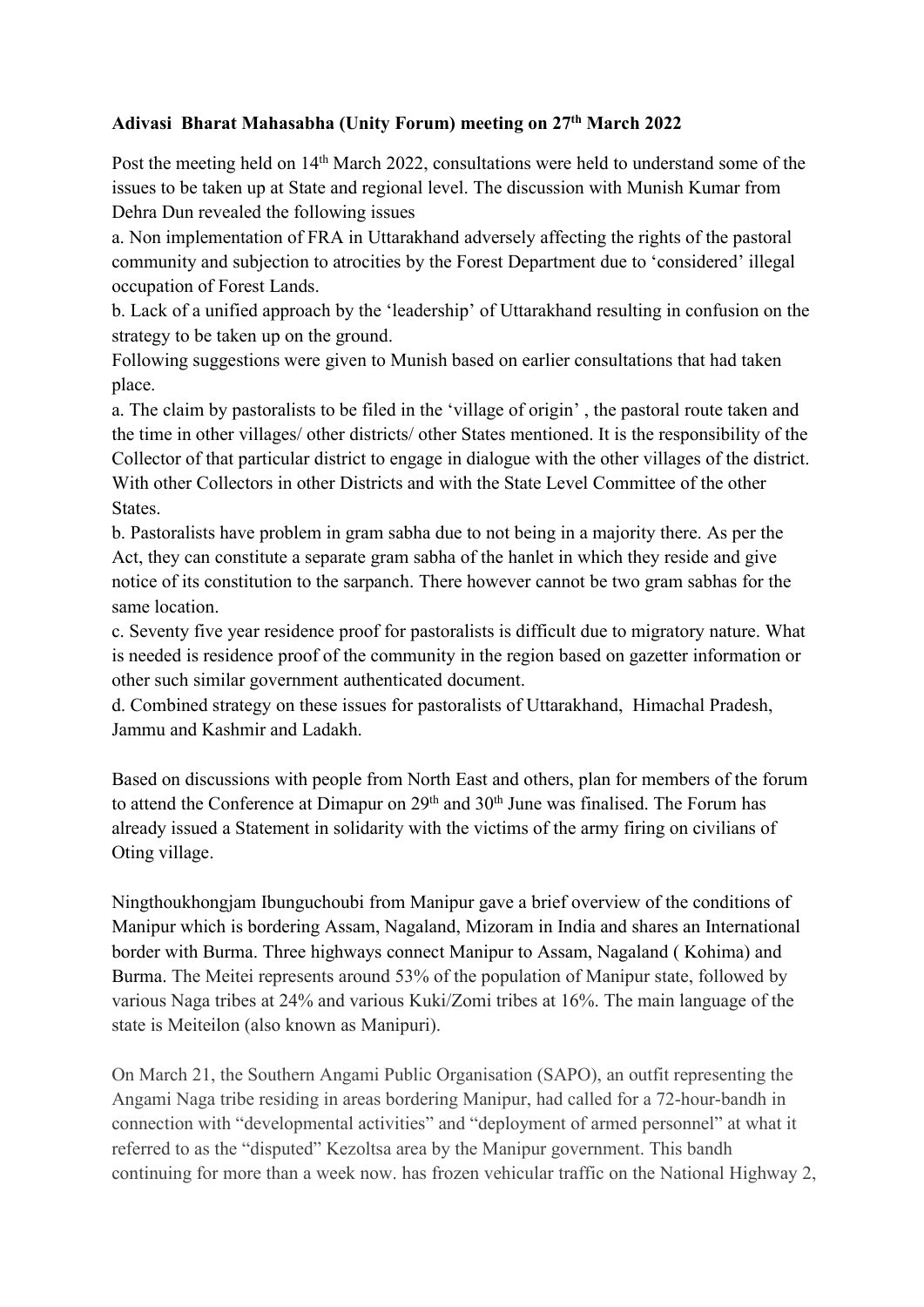and disrupted supply routes to Manipur. At the root is an old land ownership dispute between three Naga tribes — the Angamis of Nagaland, and the Maos and Marams of Manipur. [https://indianexpress.com/article/explained/explained-bandh-naga-outfit-blocked-national](https://indianexpress.com/article/explained/explained-bandh-naga-outfit-blocked-national-highway-manipur-nagaland-border-7841223/) highway-manipur-nagaland-border-7841223/

The house resolved to send an appeal that the tribal dispute related to the land should not cause disturbance to the entire population of Manipur.

Vasavi Kiro from Ranchi Jharkhand described two movements in Jharkhand. The first being Netrahat Firing range The struggle against the range has been ongoing for the last 28 years since the 1990s, when the Centre had [earmarked](https://timesofindia.indiatimes.com/city/ranchi/tribals-on-warpath-protest-against-netarhat-firing-range/articleshow/58522649.cms) about 1,471 sq km in [Netarhat](http://www.allowcopy.com/open/?url=https:\/\/timesofindia.indiatimes.com\/topic\/Netarhat-Hills-in-Gumla-and-Latehar) Hills in Gumla and Latehar for field firing [practice](http://www.allowcopy.com/open/?url=https:\/\/timesofindia.indiatimes.com\/topic\/field-firing-practice) by the army, prior to the creation of what is now known as Jharkhand. Owing to enormous resistance in 1994, practice in the range and the displacement of over 2 lakh tribals across 245 villages was stopped, however, as the deadline for the renewal of the notification nears in 2022, the adivasi community on the ground is revamping their struggle.

The second relates to the demand to return unused land under Section 24 (2) of the Land Acquisition Act 1984. Issue assuming importance due to the status of third generation tribals who have been displaced as a result of various development programmes and have issues related to education and employment. This issues grips the entire belt of Odisha, Jharkhand, Madhya Pradesh and Chhatisgarh.

While earlier protests related to dilutions of CNTA and SPTA, there is a movement towrds ensuring the implementation of the Forest Rights Act in general and Community Forest Rights in particular as a way of coordinating the efforts related to assertion of tribal identity around long standing issues related to displacement, livelihood, education and employment.

Nanaji of VRDP raised the issue of how Vishakapatnam District is going to split into three... Alluri Sitharama Raju the largest district coves an area of 12,251 square km. It will constitute of Paderu, Araku, and Rampachodavaram. The new district of Visakhapatnam will be the smallest, covering an area of only 928 sq km. Bheemili, Anandapuram, Padmanabham, Visakhapatnam Rural, Maharanipeta, Gajuwaka, Pedagantyada, Gopalapatnam, Mulugada, and Seethammadhara areas will come under the new Visakhapatnam District. Anakapalle District will now cover an area of 4,412 sq km. It will remain the largest in terms of population (according to the 2011 census Anakapalle has a population of 18.73 lakhs). Areas such as Madugula, Devarapalle, Kasimkota, Rambilli, Munagapaka, Atchutapuram, Chodavaram, Pendurthi, Paravada, Sabbavaram, Narisipatnam will come under the new Anakapalle District. The newly formed districts will have two new revenue divisions each. This division will impact the tribals in these districts due to land acquisition process. A meeting on this issue is to be held on 2<sup>nd</sup> April, the proceedings will be shared with the group.

In Tamil Nadu, Renganathan talked of meeting to be held in Rotagiri in April relating to the progress under FRA. The proceedings will be shared with the group. In Gadchiroli A more